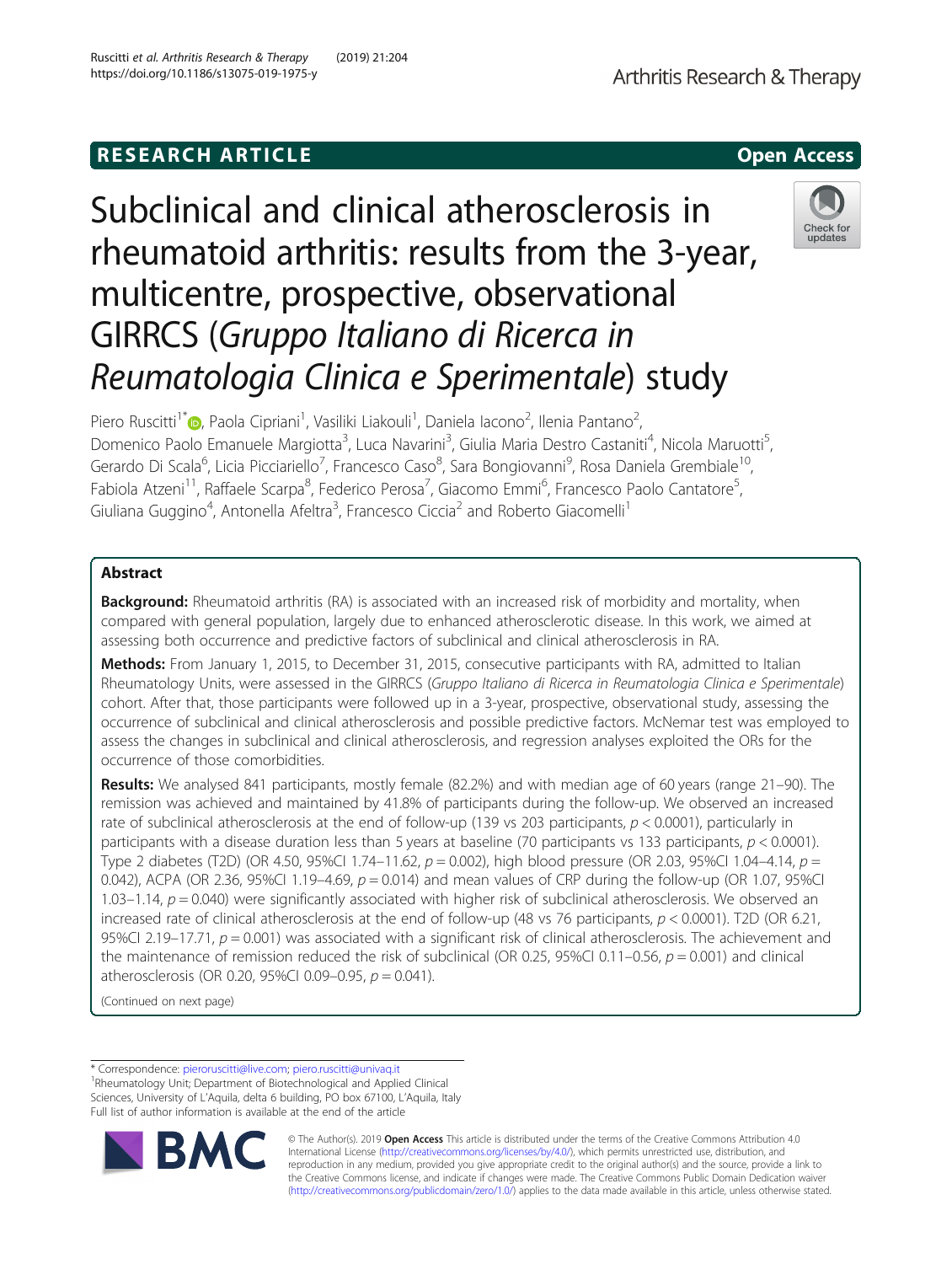# (Continued from previous page)

**Conclusions:** We reported an increased prevalence and incidence of both subclinical and clinical atherosclerosis in 3-year prospectively followed participants, mainly in the subset with a duration of disease less than 5 years. The achievement and the maintenance of remission are associated with a reduction of the risk of subclinical and clinical atherosclerosis. Among "traditional" cardiovascular risk factors, participants with T2D showed a higher risk of clinical and subclinical atherosclerosis.

Keywords: Rheumatoid arthritis, Atherosclerosis, Cardiovascular diseases, Remission, Type 2 diabetes

# **Background**

Rheumatoid arthritis (RA) is a systemic, inflammatory disease leading to joint damage and to a reduction of quality of life [\[1](#page-8-0), [2](#page-8-0)]. RA is associated with an increased risk of morbidity and mortality, when compared with general population, largely due to enhanced atherosclerotic disease [[3](#page-8-0), [4](#page-8-0)]. Despite the improved long-term joint damage by treatment with synthetic and biologic disease-modifying anti-rheumatic drugs (DMARDs) [[5](#page-8-0)–[7](#page-8-0)], the close relationship between RA and cardiovascular (CV) events has been reported, including myocardial infarction, cerebrovascular accident and congestive heart failure [[8,](#page-8-0) [9\]](#page-8-0). Furthermore, the prevalence of subclinical atherosclerosis is increased in RA, as shown by studies assessing the rate of carotid artery plaques [\[10](#page-8-0), [11](#page-8-0)]. Subclinical atherosclerosis may additionally identify those patients with a higher risk to develop CV events [\[12](#page-8-0)]. On these bases, multiple lines of research are focused on the development of subclinical and clinical atherosclerosis in RA [[13](#page-8-0), [14\]](#page-8-0). This typical clinical phenotype could result from the synergy between the elevated prevalence of "traditional" cardiovascular (CV) risk factors and inflammation [[15](#page-8-0)]. In fact, although the European League Against Rheumatism (EULAR) provided recommendations for the management of CV risk in inflammatory arthritis [\[16\]](#page-8-0), traditional CV risk factors remain to be underdiagnosed and undertreated in RA, thus contributing to the development of atherosclerotic disease [\[17](#page-8-0)]. Concerning the rheumatoid inflammatory process, abundant evidence strongly supports the hypothesis that inflammation could contribute to the pathogenesis of atherosclerotic disease beyond the elevated traditional CV risk factors [\[18,](#page-8-0) [19](#page-8-0)]. Some well-known pathogenic pro-inflammatory RA mediators could play a pivotal role in the development of atherosclerosis, as suggested by both pre-clinical and clinical reports [\[20,](#page-8-0) [21\]](#page-8-0). In this context, it must be pointed out that the evidence deriving from randomised clinical trials does not entirely clarify this issue. In fact, given strict enrolment criteria, the participants, who are usually enrolled, could not fully mirror the real-life scenario, thus decreasing the generalisability of the results [\[22](#page-8-0)]. Furthermore, the evaluation of CV burden is mainly obtained from low-quality studies, generally with a retrospective design and affected by different biases impairing both interpretation and generalisation of results. In fact, few prospective studies in this setting have been planned and performed so far. Finally, a comprehensive evaluation of CV burden in the RA could be complex as well as timeconsuming, and thus, the identification of biomarkers, accurately reflecting this issue, is still awaited [[15](#page-8-0), [16,](#page-8-0) [19,](#page-8-0) [20](#page-8-0), [23](#page-8-0)].

In this work, we aimed at evaluating both the occurrence and the predictive factors of subclinical and clinical atherosclerosis in participants with RA, in a 3-year, multicentre, prospective, observational study.

# Methods

# Study design

From January 1, 2015, to December 31, 2015, consecutive participants with RA, admitted to Italian Rheumatology Units, were assessed in the GIRRCS (Gruppo Italiano di Ricerca in Reumatologia Clinica e Sperimentale) cohort [[24](#page-8-0)]. After that, those participants were followed up in a 3 year, prospective, observational study, assessing the occurrence of subclinical and clinical atherosclerosis and possible predictive factors. The local Ethics Committee (Comitato Etico Azienda Sanitaria Locale 1 Avezzano/Sulmona/ L'Aquila, L'Aquila, Italy; protocol number 000331/17) approved the study, which was performed according to the Good Clinical Practice guidelines and the Declaration of Helsinki. Informed consent was obtained from each participant for the use of clinical and laboratory data for purposes of the study. In reporting the results, we followed the STROBE checklist (Additional file [1](#page-7-0): Table S1).

### Setting

Participants were selected among those attending Rheumatologic Units of GIRRCS, throughout Italy. All the units were characterised by experience in management of RA as well as in observational studies and by high-volume outpatient clinics. Data of participants, who were followed up at least for 3 years, were recorded during the scheduled visits, at baseline, after 12 and 36 months.

# Participants

Participants fulfilling the ACR/EULAR criteria for RA [[25,](#page-8-0) [26\]](#page-8-0) were included in the study.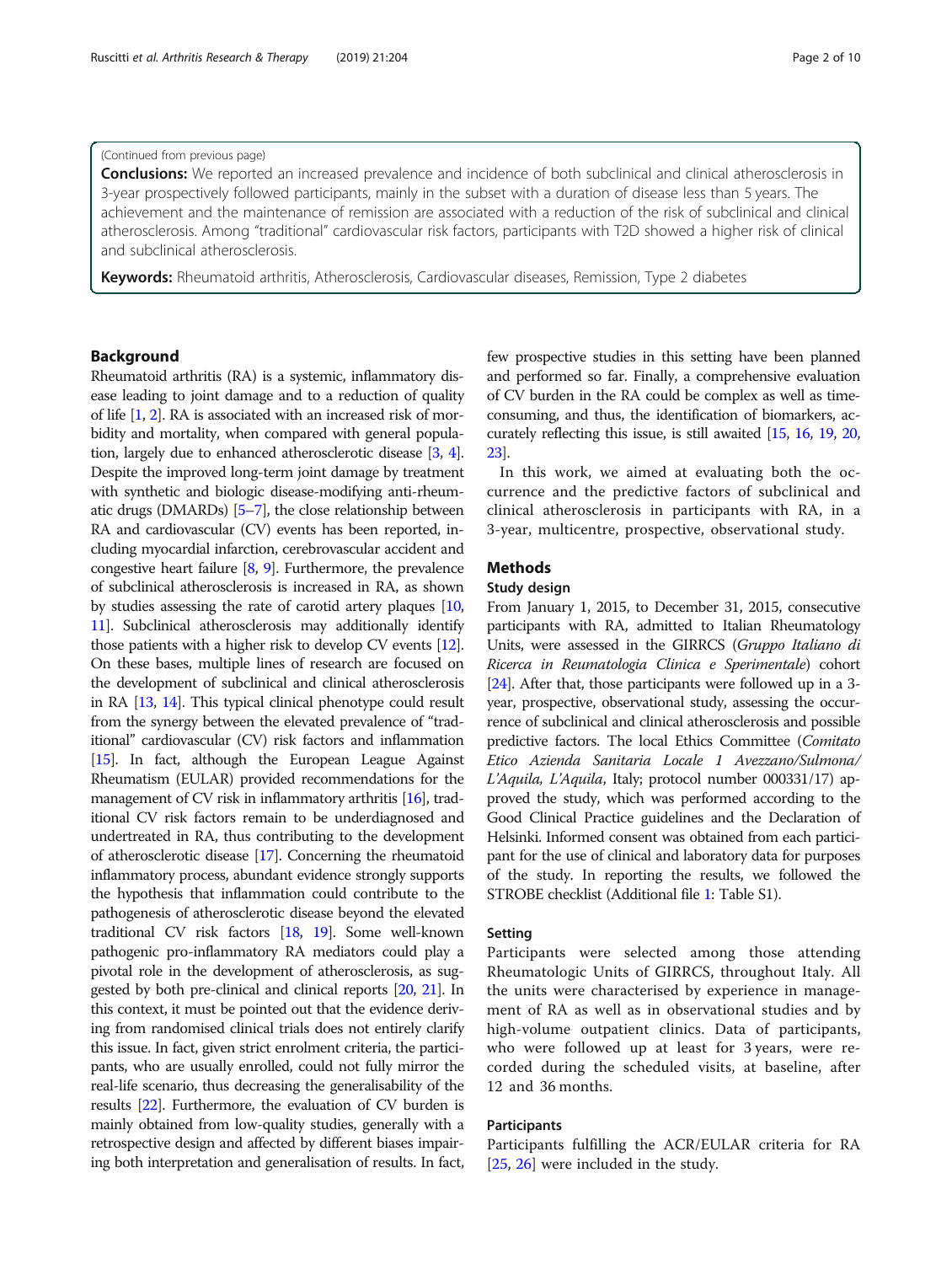# Variables to be assessed

The main outcome of the study was the occurrence of subclinical and clinical atherosclerosis in participants with RA, at the end of 3-year prospective follow-up. Subclinical atherosclerosis was defined as the presence of carotid and/or peripheral arteries atherosclerotic lesions detected by ultrasound imaging [\[27](#page-8-0)]. Clinical atherosclerosis was defined as the presence of one of the following: myocardial infarction, congestive heart failure, cerebrovascular disease including transitory ischemic attack and/or stroke and clinically relevant peripheral artery disease. The investigators verified history and occurrence of clinical atherosclerosis by review of clinical charts, interview and medical examinations of participants. Following the recent recommendations, about CV disease (CVD) risk assessment to be performed at least once every 5 years [[16\]](#page-8-0), we stratified the participants in  $\lt$  5 and  $>$  5 years of disease duration assessing the main outcomes accordingly. Additionally, by using the JBS3 calculator [[28\]](#page-8-0), the 10-year CVD risk was estimated and stratified in 5 categories of risk, < 10% of 10-year CVD risk, > 10% < 20% of 10-year CVD risk, > 20% < 30% of 10-year CVD risk, > 30% < 40% of 10-year CVD risk and > 40% of 10-year CVD risk. Furthermore, predictive factors of these comorbidities were assessed by evaluating two main areas of CV risk factors, namely the traditional and the "RA-related" ones. Among traditional CV risk factors, we assessed gender, age, smoking habit, body mass index (BMI), high cholesterol, metabolic syndrome (MetS), type 2 diabetes (T2D) and high blood pressure (HBP). BMI was calculated according to the standard formula weight  $(kg)/$ height  $(m)^2$ . High cholesterol was defined as cholesterol > 240 mg/dl and/or treatment with medications lowering the blood cholesterol levels. MetS, T2D and HBP were defined according to standard criteria and/or treatment with anti-diabetic and/or anti-hypertensive medications [[29](#page-8-0)–[31\]](#page-9-0). Among RA-related risk factors, we assessed the presence of rheumatoid factor (RF) or anti-citrullinated peptide antibodies (ACPA), disease duration, extra-articular features, values of erythrocyte sedimentation rate (ESR, mm/h) and C-reactive protein (CRP), radiographic damage, joint surgery, disease activity and remission. Disease duration was assessed from the first disease symptom at the study beginning. Extra-articular features were defined as reported in previous study [[32\]](#page-9-0). Radiographic damage was defined as the presence of at least one marginal erosion on previously performed hand radiography. Disease Activity Score including 28 joints (DAS28-ESR) was used to assess the disease activity and the remission state (DAS28-ESR < 2.6), as previously defined [[33\]](#page-9-0). ESR was included in the assessment of DAS28 in order to maintain the independence of CRP, a well-established CV risk factor in the general population, for purpose of data analysis. Participants in remission were defined as those reaching after 12 months and maintaining after 36 months a value of DAS28-ESR < 2.6.

We recorded the administered therapeutic strategies during the follow-up. For those participants who underwent sequential treatment with synthetic or biologic DMARDs, we assigned the treatment category according to the medication to which the participant was exposed for a longer period. Corticosteroids (CCSs) treatment was codified in categories, high dosage and low dosage, as previously identified  $[34]$  $[34]$  $[34]$ . We defined participants treated with high dosage of CCSs as those taking > 7.5 mg prednisone-equivalent for 3 months or more during the observation period, whereas participants treated with low dosage of CCSs as those taking  $\leq$  7.5 mg prednisoneequivalent. We also recorded the use of aspirin (ASA) during the follow-up.

# Data sources

Relevant data were collected at study beginning and reassessed after 12 and 36 months, during the scheduled visits for each involved participant by an extensive clinical history.

### Bias

Considering the observational design, our study could be subjected to a number of possible biases. We tried to minimise the main methodological problems by a careful definition of each variable to be assessed. Furthermore, participants with significant missing data, which were considered to be meaningful for the analyses, were removed. Specifically, participants with one or more missing data in the main outcomes were removed from the analyses.

### Study size

We would provide a "real-life" estimation of the occurrence of subclinical and clinical atherosclerosis in consecutive participants with RA in Italian Rheumatology Units. From January 1, 2015, to December 31, 2015, consecutive participants with RA, admitted to Italian Rheumatology Units, were assessed and followed up in a 3-year, prospective, observational study.

## Statistical methods

Statistics firstly provided descriptive analysis of the data. Normally distributed continuous variables were expressed as mean  $\pm$  standard deviation (SD), otherwise as median and range interquartile, as appropriate. McNemar test was employed to assess the changes in subclinical and clinical atherosclerosis comparing the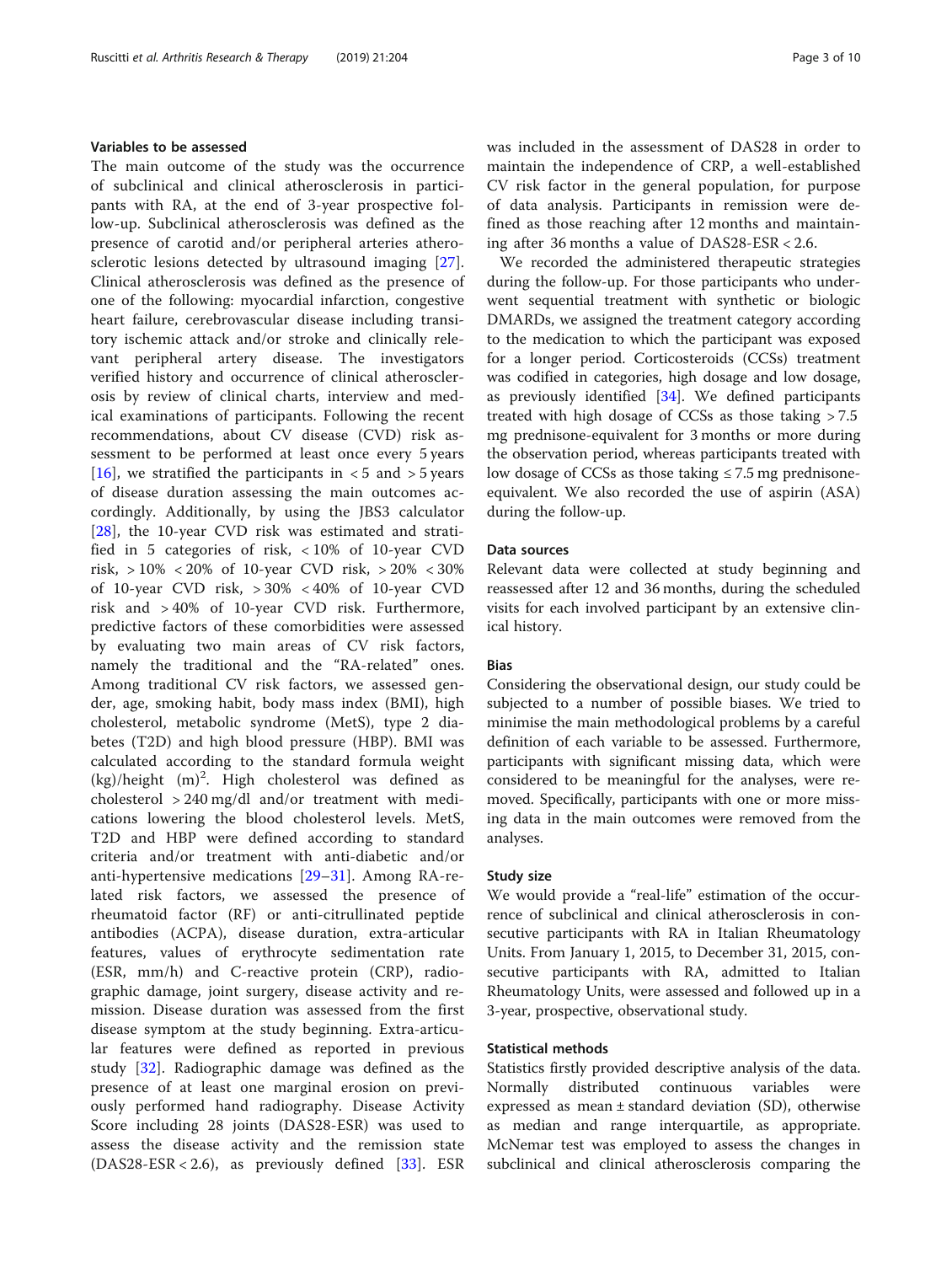beginning and the end of follow-up and different subsets of participants. Incident cases were reported as incidence proportion and incidence rate per 1000 person-years at risk. Regression analyses exploited the ORs for the occurrence of those comorbidities, considering data at 36 months. The purposeful selection process of covariates started by a univariate analysis of each variable; any variable having a significant univariate test was selected as a possible candidate for the multivariate analyses. Conversely, covariates were removed from the models if non-significant. At the end of this process of deleting and refitting, the multivariate models were built and OR estimations of significant associations with subclinical and clinical atherosclerosis were provided. Multicollinearity was evaluated by using the variance inflation factor (VIF) before entering each variable in regression models. Participants characterised by missing data in main outcomes were excluded from the analysis. Twosided P values < 0.05 were considered statistically significant. The Statistics Package for Social Sciences (SPSS for Windows, version 17.0, SPSS Inc., Chicago, IL, USA) was used for all analyses.

# Results

# Participants and descriptive data

After assessment of 886 participants, 841 participants with 3 years of prospective follow-up were analysed. In the present evaluation, only participants fully followed up for 3 years were assessed, follow-up at 12 and 36 months was performed in all these participants. The participants, who were excluded, were characterised by missing data in main outcomes. Baseline characteristics of participants are described elsewhere [\[24](#page-8-0)]. Briefly, assessed participants were mostly female (82.2%), median age of 60 years (range 21–90), median disease duration of 8.20 years (range 0.1–35), 73.1% displayed the positivity for RF and/or for ACPA. During the follow-up, 72.8% of the participants were treated with CCSs (mainly at low dosage, 60.0% of participants), 85.1% with methotrexate (MTX), and 61.5% with biologic DMARDs. Concerning the clinical response, we observed that 41.8% of participants reached and maintained the remission during the follow-up. Regarding traditional CV risk factors, 31.6% of the participants reported smoking habit, 49.3% were affected by HBP, 32.1% by high levels of cholesterol, 22.3% by MetS and 12.1% by T2D, as shown in Table [1.](#page-4-0)

## Occurrence of subclinical atherosclerosis

We recorded that 24.1% [21.3–26.7] of participants were defined as having subclinical atherosclerosis at the end of follow-up, an increased rate when compared with the beginning of the study (139 participants vs 203 participants,  $p < 0.0001$ ). All participants included in the present evaluation underwent ultrasound of peripheral arteries, which was performed at baseline, after 12 and 36 months. Analysing the incident cases of subclinical atherosclerosis, we estimated an incidence proportion of 10.1% [8.0–12.0] and, considering over 2010 personyears, an incidence rate of  $31.8 \times 1000$  [24.8–38.8] person-years. Furthermore, we analysed these results according to the duration of the disease, stratifying the participants based on duration of disease < 5 years or duration of disease  $>$  5 years (Fig. [1](#page-5-0)). In participants with duration of disease < 5 years, we recorded an increased rate of subclinical atherosclerosis when compared with participants with duration of disease > 5 years (70 participants vs 133 participants,  $p < 0.0001$ ). Analysing the incident cases of subclinical atherosclerosis in these subsets, we estimated an incidence proportion of 20.7% [18.1–23.3] and, considering over 610 person-years, an incidence rate of  $77.1 \times 1000$  person-years [56.6–97.6] in participants with duration of disease < 5 years. Conversely, in participants with duration of disease > 5 years, we estimated an incidence proportion of 5.6% [3.4–7.8] and, considering over 1149 person-years, an incidence rate of  $19.1 \times 1000$  person-years  $[8.4-29.8]$  in participants with duration of disease > 5 years.

### Predictive factors of subclinical atherosclerosis

A logistic regression model was built in 697 participants to evaluate the possible predictive role of selected variables (age, male gender, HBP, T2D, ACPA, mean values of CRP during the follow-up, remission) on the likelihood of having subclinical atherosclerosis, after 36 months. The participants, who were excluded, were characterised by baseline evidence of subclinical and/or clinical atherosclerosis. The analysis showed that T2D, HBP, ACPA, remission and mean values of CRP during the follow-up were independently associated with subclinical atherosclerosis. Participants with comorbid T2D (OR 4.50, 95%CI 1.74-11.62,  $p =$ 0.002) and with comorbid HBP (OR 2.03, 95%CI 1.04–4.14,  $p = 0.042$ ) were significantly associated with a higher risk of having subclinical atherosclerosis. The presence of ACPA (OR 2.36, 95%CI 1.19–4.69,  $p =$ 0.014) and mean values of CRP during the follow-up (OR 1.07, 95%CI 1.03–1.14,  $p = 0.040$ ) were also significantly associated with a higher risk of that comorbidity. Of interest, the participants reaching and maintaining remission were significantly associated with a reduced risk of having subclinical atherosclerosis (OR 0.25, 95%CI 0.11–0.56,  $p = 0.001$ ), as shown in Table [2.](#page-6-0) The logistic regression model was statistically significant ( $\chi^2$  = 13.09, *p* < 0.0001). Regarding the possible predictive role of treatment on subclinical atherosclerosis, we did not retrieve any significant result concerning the possible predictive role of ASA,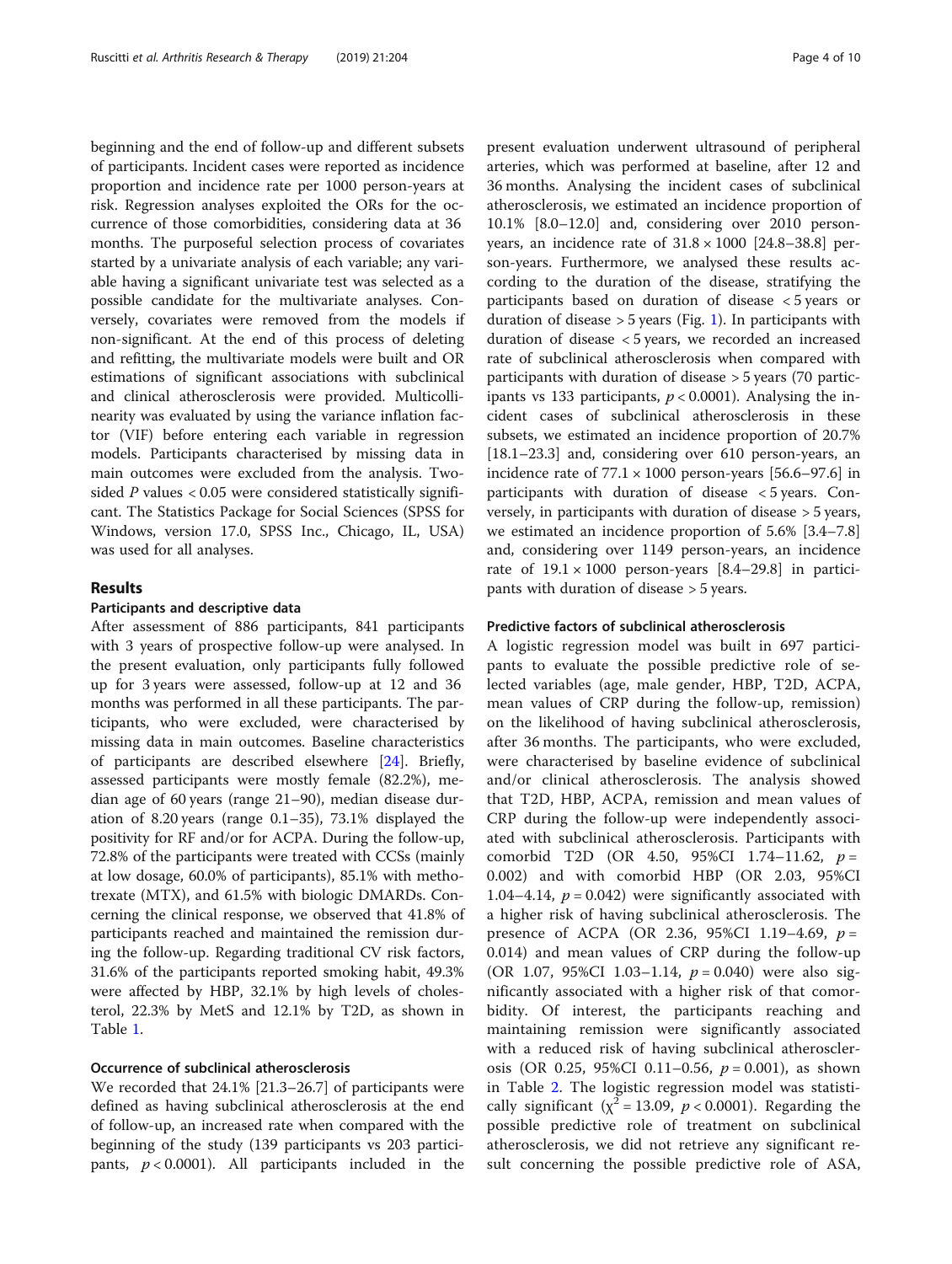### <span id="page-4-0"></span>Table 1 Descriptive statistics

| Clinical variables                                  |                      |
|-----------------------------------------------------|----------------------|
| Participants, number                                | 841                  |
| Demographic characteristics                         |                      |
| Age (841 participants), median (range)              | 60 years (21-90)     |
| Female gender (841 participants), n (%)             | 691 (82.2%)          |
| RA-related features                                 |                      |
| RF and/or ACPA (841 participants), n (%)            | 615 (73.1%)          |
| Disease duration (834 participants), median (range) | 8.2 years (0.1-35)   |
| Extra-articular features (840 participants), n (%)  | 138 (16.4%)          |
| Radiographic damage (814 participants), n (%)       | 383 (47.1%)          |
| Joint surgery (841 participants), n (%)             | 101 (12.4%)          |
| Maintenance of remission (836 participants), n (%)  | 349 (41.8%)          |
| CRP (833 participants), mean $\pm$ SD               | $4.31 \pm 3.62$ mg/L |
| Traditional CV risk factors                         |                      |
| BMI (829 participants), mean $\pm$ SD               | $27.01 \pm 4.02$     |
| HBP $(811$ participants), $n$ $(\%)$                | 400 (49.3%)          |
| High cholesterol (798 participants), n (%)          | 256 (32.1%)          |
| Smoking habit (836 participants), n (%)             | 264 (31.6%)          |
| MetS (807 participants), n (%)                      | 180 (22.3%)          |
| T2D (811 participants), n (%)                       | 98 (12.1%)           |
| Therapies                                           |                      |
| ASA (838 participants), n (%)                       | 320 (38.2%)          |
| CCS (841 participants), n (%)                       | 612 (72.8%)          |
| CCSs low dosage (841 participants), n (%)           | 504 (60.0%)          |
| MTX (841 participants), n (%)                       | 716 (85.1%)          |
| $HCQ$ (813 participants), $n$ (%)                   | 231 (28.5%)          |
| LEF (841 participants), n (%)                       | 186 (22.1%)          |
| SSZ (841 participants), n (%)                       | 113 (13.4%)          |
| Biologic DMARDs (841 participants), n (%)           | 517 (61.5%)          |
| TNFi (841 participants), n (%)                      | 308 (36.6%)          |
| Non TNFi (841 participants), n (%)                  | 209 (24.9%)          |

Participants with missing data, n (%): disease duration, 7 (0.8%); extra-articular features, 1 (0.1%); radiographic damage, 27 (3.2%); maintenance of remission, 5 (0.6%); CRP, 8 (0.9%); BMI, 12 (1.4%); high cholesterol, 43 (5.1%); HBP, 30 (3.6%); smoking habit, 5 (0.6%); MetS, 34 (4.0%); T2D, 30 (3.6%); ASA, 3 (0.3%); HCQ, 28 (3.3%)

Abbreviations: RA rheumatoid arthritis, RF rheumatoid factor, ACPA Anticitrullinated protein antibodies, CRP mean values of C reactive protein during the follow-up, SD standard deviation, CV cardiovascular, BMI mean body mass index during the follow-up, MetS metabolic syndrome, HBP high blood pressure, T2D type 2 diabetes, ASA acetylsalicylic acid, aspirin, CCSs corticosteroids, MTX methotrexate, HCQ hydroxychloroquine, SSZ sulfasalazine, LEF leflunomide, TNFi tumour necrosis factor inhibitor

MTX, HCQ, low dosage CCSs, high dosage CCSs, TNFi and non-TNFi.

### Occurrence of clinical atherosclerosis

We observed that 9.0% [8.8–9.2] of participants were defined as having clinical atherosclerosis at the end of the follow-up, an increased rate when compared with the beginning of the study (48 participants vs 76 participants,  $p < 0.0001$ ). Analysing the incident cases of clinical atherosclerosis, we estimated an incidence proportion of 3.6% [2.4–4.8] and, considering over 2337 person-years, an incidence rate of  $12.0 \times 1000$ person-years [8.0–16.0]. Furthermore, we analysed these results according to the duration of the disease, stratifying the participants based on duration of disease  $\lt$  5 years or duration of disease  $>$  5 years (Fig. [1](#page-5-0)). In participants with duration of disease  $\lt$  5 years, we recorded an increased rate of clinical atherosclerosis when compared with participants with duration of disease > 5 years (27 participants vs 49 participants,  $p < 0.0001$ ). Analysing the incident cases of clinical atherosclerosis in these subsets, we estimated an incidence proportion of 19.5% [14.8–24.1] and, considering over 832 person-years, an incidence rate of  $32.4 \times$ 1000 person-years [20.4–44.4] in participants with duration of disease < 5 years. Conversely, in participants with duration of disease > 5 years, we estimated an incidence proportion of 0.5% [0.2–0.8] and, considering over 1248 person-years, an incidence rate of  $1.6 \times 1000$  person-years [0.6–3.8] in participants with duration of disease > 5 years.

In 697 participants without baseline evidence of subclinical and clinical atherosclerosis, the 10-year CVD risk was estimated. We retrieved that 267 participants (38.4%) displayed < 10% of 10-year CVD risk, 249 (40.0%) < 10% < 20% of 10-year CVD risk, 86 (12.3%) > 20% < 30% of 10-year CVD risk, 43 (6.2%) > 30% < 40% of 10-year CVD risk and 22 (3.1%) > 40% of 10-year CVD risk.

### Predictive factors of clinical atherosclerosis

A logistic regression model was built in 697 participants to evaluate the possible predictive role of selected variables (age, male gender, HBP, T2D, remission) on the likelihood of having clinical atherosclerosis. The participants, who were excluded, were characterised by baseline evidence of subclinical and/or clinical atherosclerosis. The analysis showed that T2D and remission were independently associated with subclinical atherosclerosis. Participants with comorbid T2D (OR 6.21, 95%CI 2.19–17.71,  $p = 0.001$ ) were associated with a higher risk of having clinical atherosclerosis. Conversely, the participants reaching and maintaining remission were associated with a reduced risk of clinical atherosclerosis (OR 0.20, 95%CI 0.09–0.95,  $p =$ 0.041), as shown in Table [3.](#page-6-0) The logistic regression model was statistically significant ( $\chi^2$  = 6.37, p = 0.012). As reported for subclinical atherosclerosis, we did not retrieve any significant result concerning the possible predictive role of ASA, MTX, HCQ, low dosage CCSs, high dosage CCSs, TNFi and non-TNFi on clinical atherosclerosis.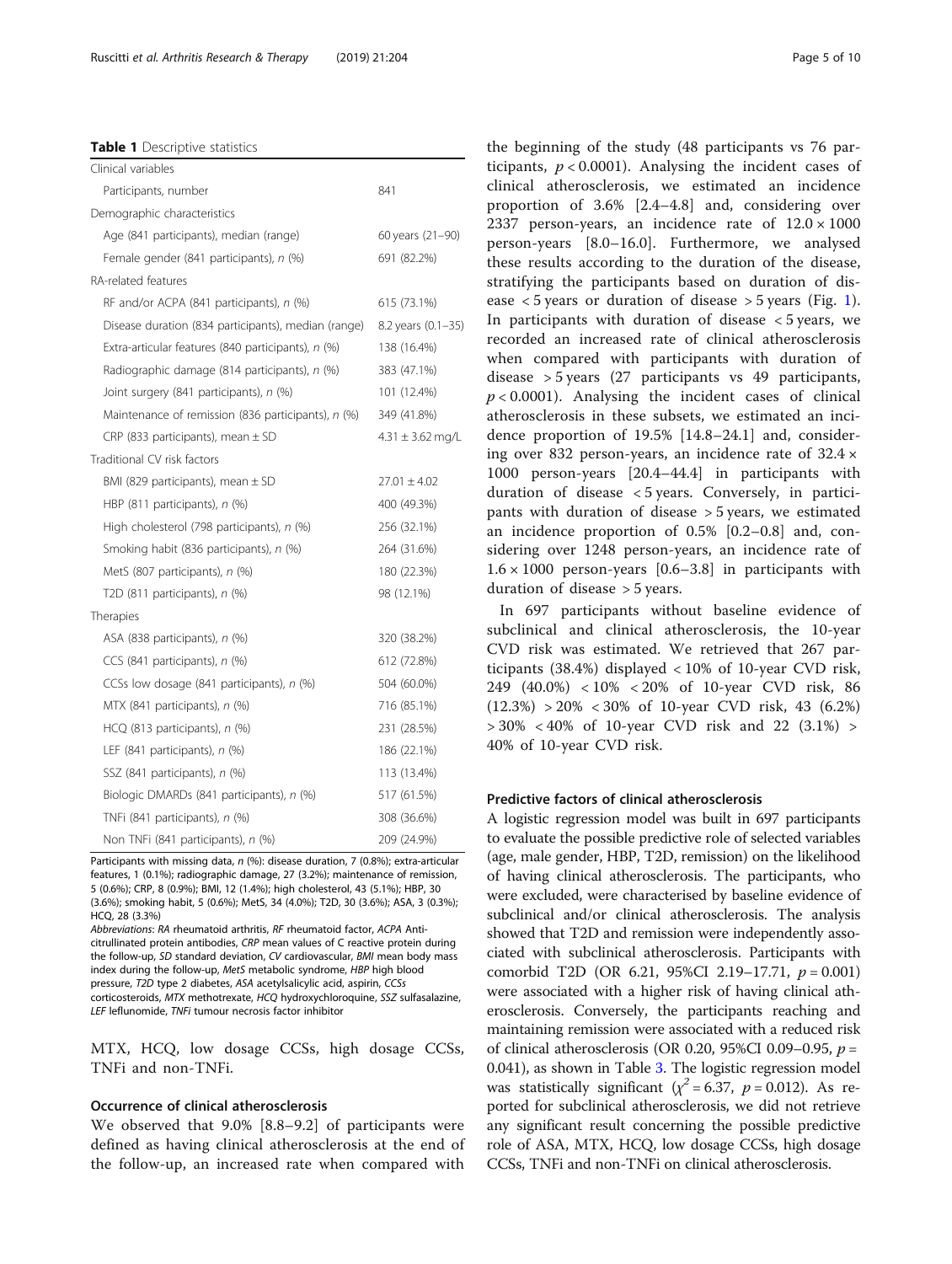<span id="page-5-0"></span>

# **Discussion**

Although the increased CV risk has been established since many years in RA, only few prospective studies in this setting have been planned and performed. Thus, we designed a 3-year prospective study, enrolling a large cohort of participants, in order to provide a real-life estimation of the CV burden in RA. We reported an increased prevalence and incidence of both subclinical and clinical atherosclerosis in prospectively followed participants, mainly in the subset with a duration of disease less than 5 years, suggesting the role of active inflammatory process. We also showed that the occurrence of subclinical and clinical atherosclerosis derives from a synergy between both RA-related and traditional CV risk factors, pointing out the need of a strict management of both systemic inflammation and CV risk factors to improve the long-term outcome of RA.

In our study, we observed a lower occurrence of subclinical and clinical atherosclerosis than reported in available meta-analyses on these topics [[3,](#page-8-0) [4](#page-8-0), [10](#page-8-0)]. However, our results showed a noteworthy increased prevalence and incidence of both subclinical and clinical atherosclerosis in participants with a duration of disease less than 5 years. The decreased prevalence of both subclinical and clinical atherosclerosis observed in our participants with longer disease duration cannot be attributed to deaths or participants lost to follow-up; due to the specific design of our study, we analysed only participants fully completing 3 years of prospective follow-up. Furthermore, these results could suggest that the increased risk of subclinical and clinical atherosclerosis is already present in the early stages of RA [\[35,](#page-9-0) [36](#page-9-0)], and not only related to the reported accrual CV damage [[3,](#page-8-0) [4,](#page-8-0) [10\]](#page-8-0). In this context, patients with RA could be more prone to plaque instability and rupture, in addition to accelerated atherosclerosis [[9\]](#page-8-0). The inflammatory process could contribute more specifically to more severe acute coronary syndromes and strokes [[37\]](#page-9-0), which may be more strongly associated with the presence and severity of local or systemic inflammation than with disease duration [[38\]](#page-9-0). In addition, some reversals of the vascular damage could be achieved after anti-inflammatory therapies [[39](#page-9-0), [40\]](#page-9-0), suggesting the long-term improvement of CV burden observed in our study. However, considering the evidence of some conflicting results concerning the role of duration of disease on accelerated atherosclerosis in RA [\[41](#page-9-0)], further specifically designed studies are necessary to entirely elucidate this issue of CV burden in early stages of the disease.

Analysing predictive factors of occurrence, we clearly showed that remission significantly reduced the risk of both subclinical and clinical atherosclerosis. We observed that participants reaching and maintaining the remission during the follow-up experienced a lesser risk of having these comorbidities. Our data suggest that the inflammatory process may strongly contribute in enhancing the CV risk [\[14](#page-8-0), [15](#page-8-0), [42\]](#page-9-0) and the remission ought to be considered the pivotal goal for CV risk management in patients with RA [\[43](#page-9-0)]. In fact, a treat-to-target intervention, aiming at remission, showed to significantly reduce the occurrence of clinical and subclinical atherosclerosis in a clinical trial  $[16, 44]$  $[16, 44]$  $[16, 44]$  $[16, 44]$  $[16, 44]$ . As suggested by our data, the consequent decline of CV burden in RA could be attributable to this better disease management [[13,](#page-8-0) [45](#page-9-0)]. In fact, the delay of diagnosis and therapy of RA could enhance the clinical atherosclerosis, supporting the importance of early recognition and treatment of these patients [\[46\]](#page-9-0). Assessing further predictive factors among the RA-related CV risk factors, we reported an association between ACPA positivity and elevated CRP levels with subclinical atherosclerosis. In fact, patients affected by a seropositive disease with high inflammatory burden experience an accelerated atherosclerosis [\[47](#page-9-0)]. Our prospective study confirms previous paper reporting the ACPA positivity as a risk factor for development of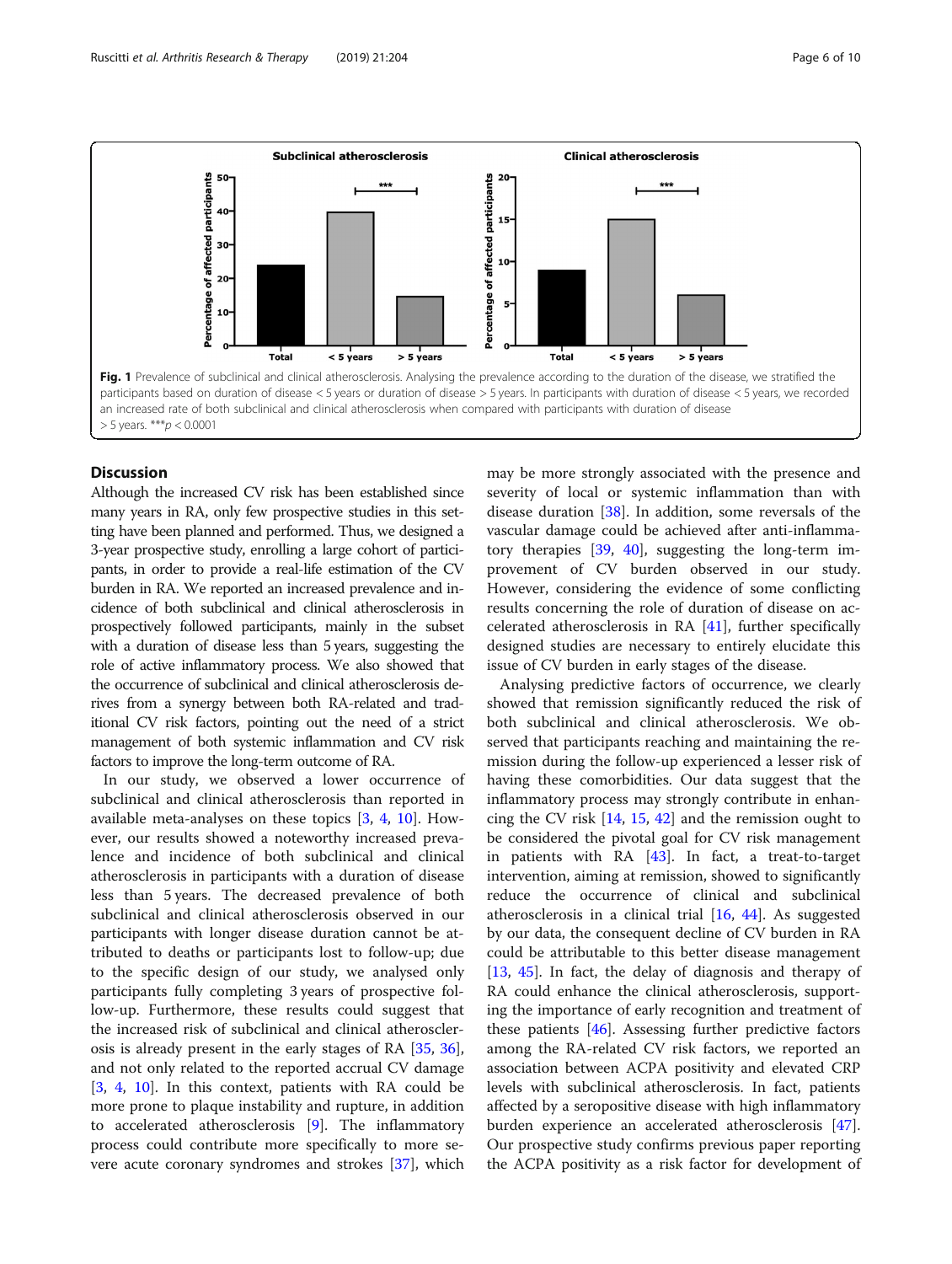<span id="page-6-0"></span>

| <b>Table 2</b> Regression analyses assessing predictive factors of |  |
|--------------------------------------------------------------------|--|
| subclinical atherosclerosis                                        |  |

| <b>Table 3</b> Regression analyses assessing predictive factors of |  |  |  |
|--------------------------------------------------------------------|--|--|--|
| clinical atherosclerosis                                           |  |  |  |

| Clinical variables       | OR   | 95%CI          | р        |
|--------------------------|------|----------------|----------|
| Univariate analyses      |      |                |          |
| Age                      | 1.01 | $0.99 - 1.02$  | 0.10     |
| Male gender              | 1.18 | $0.79 - 1.76$  | 0.42     |
| RF                       | 1.15 | $0.81 - 1.65$  | 0.43     |
| <b>ACPA</b>              | 1.40 | $1.01 - 1.94$  | 0.042    |
| Disease duration         | 1.00 | $0.98 - 1.02$  | 0.99     |
| Extra-articular features | 1.31 | $0.74 - 1.72$  | 0.56     |
| Radiographic damage      | 0.85 | $0.61 - 1.16$  | 0.30     |
| Joint surgery            | 1.32 | $0.83 - 2.08$  | 0.23     |
| Maintenance of remission | 0.65 | $0.47 - 0.91$  | 0.014    |
| CRP                      | 1.04 | $1.02 - 1.07$  | 0.002    |
| <b>BMI</b>               | 1.02 | $0.89 - 1.08$  | 0.52     |
| <b>HBP</b>               | 8.79 | $5.87 - 13.18$ | < 0.0001 |
| High cholesterol         | 2.32 | $0.89 - 5.53$  | 0.89     |
| Smoking habit            | 0.99 | $0.71 - 1.40$  | 0.99     |
| MetS                     | 3.99 | $2.83 - 5.64$  | < 0.0001 |
| T <sub>2</sub> D         | 3.16 | 2.04-4.88      | < 0.0001 |
| ASA                      | 2.59 | $0.98 - 4.13$  | 0.08     |
| CCS                      | 1.36 | $0.68 - 2.04$  | 0.78     |
| CCSs low dosage          | 1.25 | $0.87 - 1.78$  | 0.22     |
| <b>MTX</b>               | 1.67 | $0.98 - 2.75$  | 0.08     |
| <b>HCO</b>               | 0.62 | $0.42 - 1.01$  | 0.09     |
| LEF                      | 0.73 | $0.49 - 1.09$  | 0.13     |
| SSZ                      | 0.98 | $0.61 - 1.57$  | 0.95     |
| <b>Biologic DMARDs</b>   | 0.58 | $0.42 - 1.01$  | 0.07     |
| <b>TNFi</b>              | 0.99 | $0.71 - 1.37$  | 0.95     |
| Non-TNFi                 | 0.67 | $0.24 - 1.02$  | 0.12     |
| Multivariate analysis    |      |                |          |
| Age                      | 1.20 | $0.99 - 1.05$  | 0.13     |
| Male gender              | 1.29 | $0.55 - 3.04$  | 0.55     |
| <b>HBP</b>               | 2.03 | $1.04 - 4.14$  | 0.042    |
| T <sub>2</sub> D         | 4.50 | 1.74-11.62     | 0.002    |
| <b>ACPA</b>              | 2.36 | 1.19-4.69      | 0.014    |
| CRP                      | 1.07 | $1.03 - 1.14$  | 0.040    |
| Remission                | 0.25 | $0.11 - 0.56$  | 0.001    |

Italicised values are statistically significant ( $p < 0.05$ )

Abbreviations: RF rheumatoid factor, ACPA Anti-citrullinated protein antibodies, CRP mean values of C reactive protein during the follow-up, BMI mean body mass index during the follow-up, MetS metabolic syndrome, HBP high blood pressure, T2D type 2 diabetes, ASA acetylsalicylic acid, aspirin, CCSs corticosteroids, MTX methotrexate, HCQ hydroxychloroquine, SSZ sulfasalazine, LEF leflunomide, TNFi tumour necrosis factor inhibitor

atherosclerosis in RA, independently of traditional ones [[48\]](#page-9-0). It has been also suggested that ACPA could impair the resolution of inflammation within the atherosclerotic plaque, enhancing the evolution and destabilisation of

| Clinical variables       | OR    | 95%CI         | р        |
|--------------------------|-------|---------------|----------|
| Univariate analyses      |       |               |          |
| Age                      | 1.01  | $0.99 - 1.03$ | 0.30     |
| Male gender              | 1.14  | $0.63 - 2.08$ | 0.65     |
| RF                       | 1.33  | $0.77 - 2.32$ | 0.31     |
| <b>ACPA</b>              | 0.73  | $0.45 - 1.28$ | 0.20     |
| Disease duration         | 0.99  | $0.95 - 1.02$ | 0.58     |
| Extra-articular features | 1.67  | $0.94 - 2.93$ | 0.08     |
| Radiographic damage      | 089   | $0.55 - 1.43$ | 0.63     |
| Joint surgery            | 0.82  | $0.38 - 1.76$ | 0.61     |
| Maintenance of remission | 0.55  | $0.34 - 0.91$ | 0.20     |
| CRP                      | 1.02  | $0.99 - 1.05$ | 0.14     |
| <b>BMI</b>               | 1.05  | $0.99 - 1.08$ | 0.11     |
| <b>HBP</b>               | 10.69 | 5.06-22.59    | < 0.0001 |
| High cholesterol         | 2.47  | $0.56 - 5.9$  | 0.18     |
| Smoking habit            | 0.80  | $0.47 - 1.35$ | 0.40     |
| MetS                     | 6.27  | 3.79-10.37    | < 0.0001 |
| T <sub>2</sub> D         | 2.64  | 1.48-4.71     | 0.001    |
| ASA                      | 1.11  | $0.78 - 2.01$ | 0.85     |
| CCS                      | 1.44  | 0.81          | 2.56     |
| CCSs low dosage          | 1.91  | $0.89 - 3.46$ | 0.09     |
| <b>MTX</b>               | 1.31  | $0.64 - 2.72$ | 0.45     |
| <b>HCQ</b>               | 0.61  | $0.34 - 1.08$ | 0.09     |
| LEF                      | 0.51  | $0.25 - 1.07$ | 0.07     |
| SSZ                      | 0.53  | $0.23 - 1.24$ | 0.14     |
| <b>Biologic DMARDs</b>   | 0.67  | $0.29 - 1.36$ | 0.35     |
| <b>TNFi</b>              | 0.55  | $0.32 - 1.01$ | 0.07     |
| Non-TNFi                 | 0.59  | $0.31 - 1.02$ | 0.09     |
| Multivariate analysis    |       |               |          |
| Age                      | 1.01  | $0.99 - 1.05$ | 0.44     |
| Male gender              | 0.62  | $0.22 - 1.73$ | 0.36     |
| <b>HBP</b>               | 1.85  | $0.69 - 4.91$ | 0.21     |
| T <sub>2</sub> D         | 6.21  | 2.19-17.71    | 0.001    |
| Remission                | 0.20  | $0.09 - 0.95$ | 0.041    |

Italicised values are statistically significant ( $p < 0.05$ )

Abbreviations: RF rheumatoid factor, ACPA Anti-citrullinated protein antibodies, CRP mean values of C reactive protein during the follow-up, BMI mean body mass index during the follow-up, MetS metabolic syndrome, HBP high blood pressure, T2D type 2 diabetes, ASA acetylsalicylic acid, aspirin, CCSs corticosteroids, MTX methotrexate, HCQ hydroxychloroquine, SSZ sulfasalazine, LEF leflunomide, TNFi tumour necrosis factor inhibitor

the lesions [[19](#page-8-0), [49\]](#page-9-0). In addition, ACPA positivity could correlate with vascular calcifications in RA, a further marker of accelerated atherosclerosis [\[50](#page-9-0)].

Analysing traditional CV risk factors, we observed that participants with comorbid T2D were at higher risk of both subclinical and clinical atherosclerosis. Insulin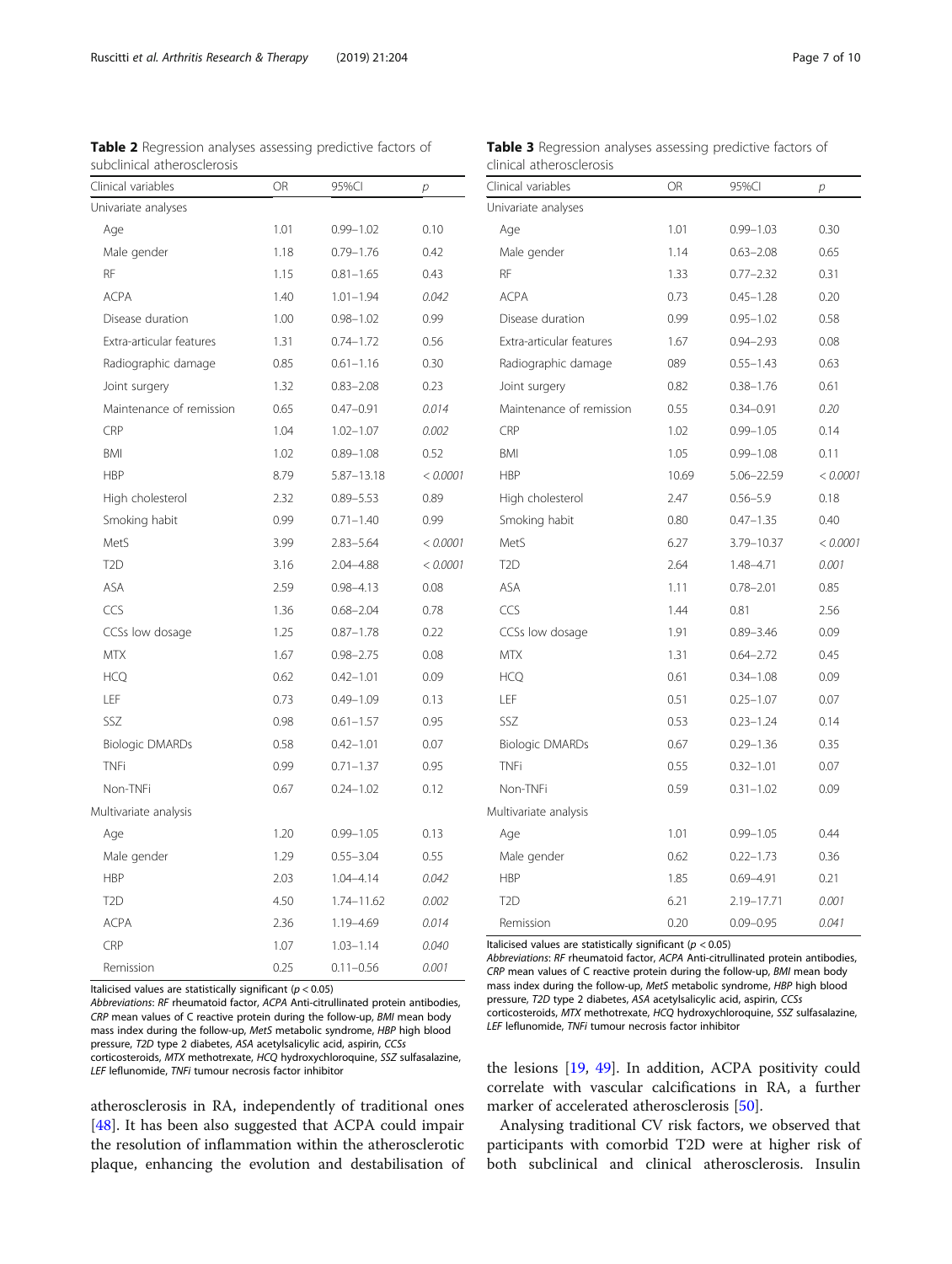<span id="page-7-0"></span>resistance and T2D were shown as being highly prevalent in RA and to enhance the CV burden [[51,](#page-9-0) [52](#page-9-0)]. Furthermore, T2D and RA could share pathogenic inflammatory pathways suggesting possible common therapeutic targets [[53](#page-9-0)–[55\]](#page-9-0). We also observed that participants with comorbid HBP were associated with enhanced risk of subclinical atherosclerosis. In fact, HBP was reported as being highly prevalent in RA, and it is considered one of the most important predictor of atherosclerosis in rheumatic diseases [[56\]](#page-9-0). Conversely, in our analyses, some well-known traditional CV risk factors were not associated with subclinical and clinical atherosclerosis, including BMI, cholesterol and smoking habit. Our study confirms what already reported about some RA paradoxes in the analysis of CV risk. In fact, the rheumatoid sarcopenia, altering the body composition, impairs the predictive role of BMI on atherosclerotic disease, and the qualitative changes of lipoproteins induced by the rheumatoid process cannot be routinely assessed by the quantitative tests, thus limiting the predictive role of dyslipidaemia in these participants [[57](#page-9-0), [58\]](#page-9-0). Finally, the "smoking paradox" was described in RA due to an index event bias, since smoking habit is associated with RA and with its associated comorbidities [[59\]](#page-9-0).

The results of this study did not show the predictive role of administered therapies on the main outcomes. In fact, based on the real-life design of the study, the therapies were not systematically administered, and the choice of medications was left to the physicians, with the consequent risk of a "confounding by indication" bias, due to the possibility that more intensive treatment could be administered to those participants affected by a more aggressive disease. In this context, the lack of randomised controlled trials, specifically designed to evaluate the effect of different drugs in controlling the insurgence of atherosclerotic disease in RA, could impair the possibility to reach definitive conclusions.

Our study could be affected by different limitations, reducing the external validity of the results and suggesting a cautious interpretation. Despite providing an insight into CV risk associated with RA, the lack of a control group avoided to quantify the relative risk of new-onset subclinical and clinical atherosclerosis when compared with matched participants from general population. Furthermore, the lack of data regarding aortic atherosclerosis, thoracic or abdominal aortic aneurysm and angina pectoris could be considered a further limitation of the present work. In addition, the original study design did not allow to fully ascertain the role of therapeutic strategies on subclinical and clinical atherosclerosis. Further studies, specifically designed and adequately powered, are needed to fully elucidate the CV burden in RA and the best therapeutic strategy of those comorbidities and to confirm the results of the more recent diagnostic techniques and biomarkers in CV assessment in RA [\[60](#page-9-0)–[62](#page-9-0)]. Finally, the management of missing data by listwise deletion, removing all data for an observation that has one or more missing values, could also be disadvantageous than imputation methods, such as last observation carried forward. In fact, although we considered of not having inadvertently removed a class of participants and that our sample could be large enough to drop data without substantial loss of statistical power, the assumptions of "missing completely at random" could be typically difficult to support, producing possible biased estimates.

# Conclusions

In conclusion, we reported an increased prevalence and incidence of both subclinical and clinical atherosclerosis in prospectively followed participants, mainly in the subset with a duration of disease less than 5 years. We observed that achievement and maintenance of remission is associated with a reduction of subclinical and clinical atherosclerosis in prospectively followed participants. Among traditional CV risk factors, T2D was significantly associated with both subclinical and clinical atherosclerosis, while about other traditional CV risk factors the RA-specific paradoxes may limit the role of tests assessing the lipid profile, smoking habit and BMI. Taking together, our data support the need of a multi-expertise management of RA, counteracting the synergy between the systemic inflammatory process and the traditional CV risk factors in reducing the CV burden and, thus, improving the long-term outcome of patients with RA.

# Additional file

**[Additional file 1:](https://doi.org/10.1186/s13075-019-1975-y)** STROBE 2007 (v4) checklist of items to be included in reports of observational studies in epidemiology\* (DOC 96 kb)

#### Abbreviations

RA: Rheumatoid arthritis; DMARDs: Disease-modifying anti-rheumatic drugs; CV: Cardiovascular; EULAR: European League Against Rheumatism; GIRRCS: Gruppo Italiano di Ricerca in Reumatologia Clinica e Sperimentale; BMI: Body mass index; MetS: Metabolic syndrome; T2D: Type 2 diabetes; HBP: High blood pressure; RF: Rheumatoid factor; ACPA: Anti-citrullinated peptide antibodies; ESR: Erythrocyte sedimentation rate; CRP: C-reactive protein; DAS28: Disease Activity Score including 28 joints; CCSs: Corticosteroids; ASA: Aspirin; SD: Standard deviation; VIF: Variance inflation factor; MTX: Methotrexate; HCQ: Hydroxychloroquine; TNFi: Tumour necrosis factor inhibitor

### Acknowledgements

The authors thank Mrs. Federica Sensini for her technical assistance.

#### Authors' contributions

All authors made substantial contributions to the conception or design of the work and the acquisition and interpretation of data. All authors contributed to the critical review and revision of the manuscript and approved the final version. All the authors agreed to be accountable for all aspects of the work.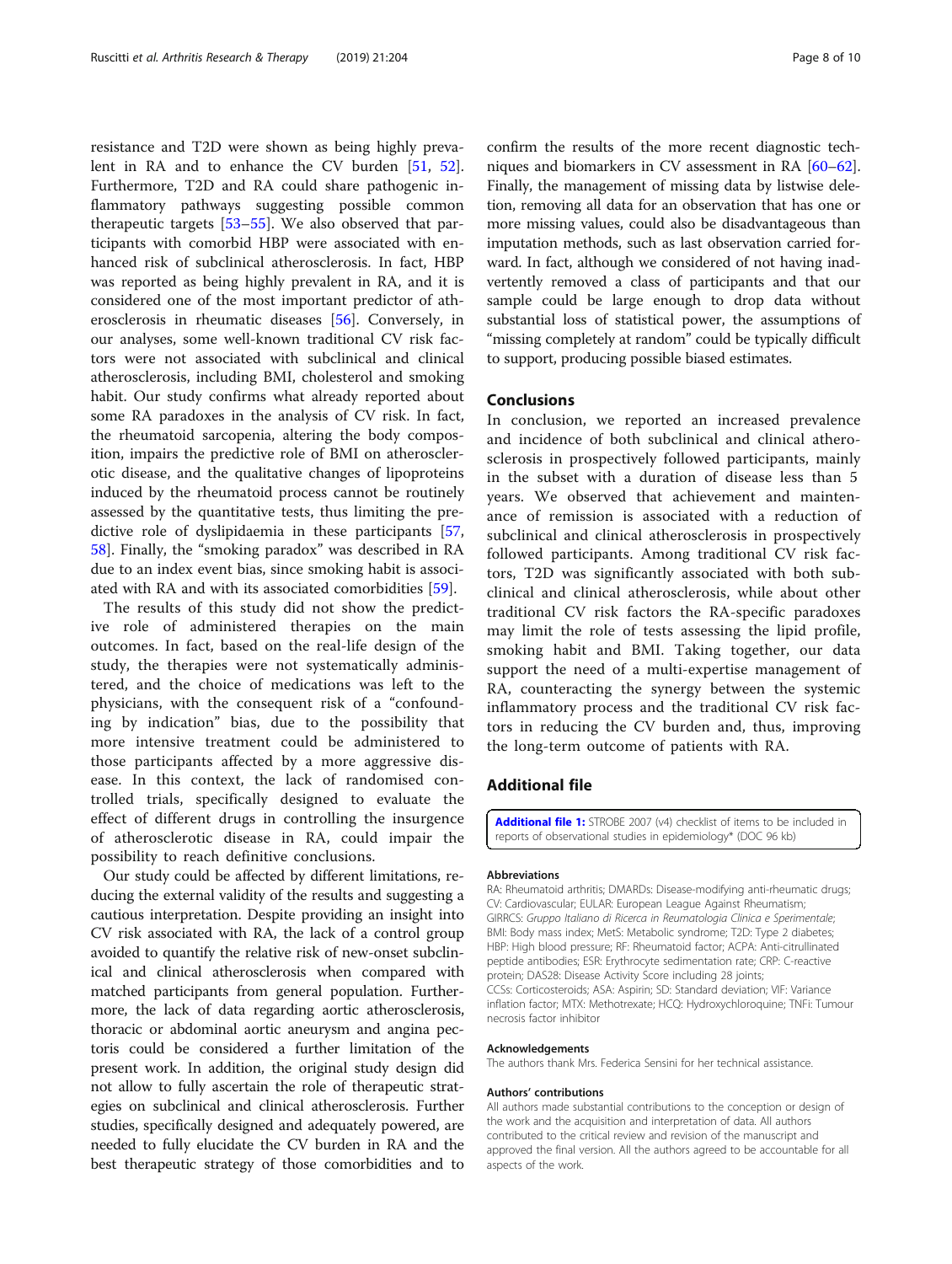# <span id="page-8-0"></span>Funding

No funding for this study.

### Availability of data and materials

All data relevant to the study are included in the article or uploaded as supplementary information.

### Ethics approval and consent to participate

The local Ethics Committee (Comitato Etico Azienda Sanitaria Locale 1 Avezzano/Sulmona/L'Aquila, L'Aquila, Italy; protocol number 000331/17) approved the study, which was performed according to the Good Clinical Practice guidelines and the Declaration of Helsinki. Informed consent was obtained from each participant for the use of clinical and laboratory data for study purposes.

#### Consent for publication

Not applicable, all the participants' data are de-identified.

#### Competing interests

The authors declare that they have no competing interests.

#### Author details

<sup>1</sup>Rheumatology Unit; Department of Biotechnological and Applied Clinical Sciences, University of L'Aquila, delta 6 building, PO box 67100, L'Aquila, Italy. <sup>2</sup> <sup>2</sup>Department of Clinical and Experimental Medicine, Rheumatology Section, University of Campania "Luigi Vanvitelli", Naples, Italy. <sup>3</sup>Unit of Allergy, Clinical Immunology and Rheumatology, Department of Medicine, Campus Bio-Medico University of Rome, Rome, Italy. <sup>4</sup>Department of Health Promotion, Mother and Child Care, Internal Medicine and Medical Specialties (PROMISE), University of Palermo, Palermo, Italy. <sup>5</sup>Department of Medical and Surgery Sciences, Rheumatology Unit, University of Foggia, Foggia, Italy. 6 Department of Experimental and Clinical Medicine, University of Florence, Florence, Italy. <sup>7</sup>Department of Biomedical Sciences and Human Oncology (DIMO), Rheumatologic and Systemic Autoimmune Diseases Unit, University of Bari Medical School, Bari, Italy. <sup>8</sup>Rheumatology Unit, Department of Clinical Medicine and Surgery, School of Medicine, University of Naples Federico II, Naples, Italy. <sup>9</sup>Unità di Reumatologia, Ospedale L. Sacco, Milan, Italy.  $10R$ heumatology Research Unit, Department of Health Sciences, University of Catanzaro 'Magna Graecia', Catanzaro, Italy. <sup>11</sup>Rheumatology Unit, Department of Clinical and Experimental Medicine, University of Messina, Messina, Italy.

### Received: 30 April 2019 Accepted: 9 August 2019 Published online: 03 September 2019

### References

- 1. Barile A, Arrigoni F, Bruno F, Guglielmi G, Zappia M, Reginelli A, et al. Computed tomography and MR imaging in rheumatoid arthritis. Radiol Clin N Am. 2017;55:997–1007.
- 2. Giacomelli R, Gorla R, Trotta F, Tirri R, Grassi W, Bazzichi L, et al. Quality of life and unmet needs in patients with inflammatory arthropathies: results from the multicentre, observational RAPSODIA study. Rheumatology (Oxford). 2015;54:792–7.
- 3. Aviña-Zubieta JA, Choi HK, Sadatsafavi M, Etminan M, Esdaile JM, Lacaille D. Risk of cardiovascular mortality in patients with rheumatoid arthritis: a metaanalysis of observational studies. Arthritis Rheum. 2008;59:1690–7.
- 4. Avina-Zubieta JA, Thomas J, Sadatsafavi M, Lehman AJ, Lacaille D. Risk of incident cardiovascular events in patients with rheumatoid arthritis: a metaanalysis of observational studies. Ann Rheum Dis. 2012;71:1524–9.
- 5. Smolen JS, Aletaha D, McInnes IB. Rheumatoid arthritis. Lancet. 2016; 388:2023–38.
- 6. Cipriani P, Ruscitti P, Carubbi F, Liakouli V, Giacomelli R. Methotrexate in rheumatoid arthritis: optimizing therapy among different formulations. Current and emerging paradigms. Clin Ther. 2014;36:427–35.
- 7. Burmester GR, Pope JE. Novel treatment strategies in rheumatoid arthritis. Lancet. 2017;389:2338–48.
- 8. Nicola PJ, Crowson CS, Maradit-Kremers H, Ballman KV, Roger VL, Jacobsen SJ, et al. Contribution of congestive heart failure and ischemic heart disease to excess mortality in rheumatoid arthritis. Arthritis Rheum. 2006;54:60–7.
- 9. Maradit-Kremers H, Crowson CS, Nicola PJ, Ballman KV, Roger VL, Jacobsen SJ, et al. Increased unrecognized coronary heart disease and sudden deaths

in rheumatoid arthritis: a population-based cohort study. Arthritis Rheum. 2005;52:402–11.

- 10. Ambrosino P, Lupoli R, Di Minno A, Tasso M, Peluso R, Di Minno MN. Subclinical atherosclerosis in patients with rheumatoid arthritis. A metaanalysis of literature studies. Thromb Haemost. 2015;113:916–30.
- 11. Wah-Suarez MI, Galarza-Delgado DA, Azpiri-Lopez JR, Colunga-Pedraza IJ, Abundis-Marquez EE, Davila-Jimenez JA, et al. Carotid ultrasound findings in rheumatoid arthritis and control subjects: a case-control study. Int J Rheum Dis. 2019;22:25–31.
- 12. Inaba Y, Chen JA, Bergmann SR. Carotid plaque, compared with carotid intima-media thickness, more accurately predicts coronary artery disease events: a meta-analysis. Atherosclerosis. 2012;220:128–33.
- 13. Hollan I, Meroni PL, Ahearn JM, Cohen Tervaert JW, Curran S, Goodyear CS, et al. Cardiovascular disease in autoimmune rheumatic diseases. Autoimmun Rev. 2013;12:1004–15.
- 14. Romano S, Salustri E, Ruscitti P, Carubbi F, Penco M, Giacomelli R. Cardiovascular and metabolic comorbidities in rheumatoid arthritis. Curr Rheumatol Rep. 2018;20:81.
- 15. Nurmohamed MT, Heslinga M, Kitas GD. Cardiovascular comorbidity in rheumatic diseases. Nat Rev Rheumatol. 2015;11:693–704.
- 16. Agca R, Heslinga SC, Rollefstad S, Heslinga M, McInnes IB, Peters MJ, et al. EULAR recommendations for cardiovascular disease risk management in patients with rheumatoid arthritis and other forms of inflammatory joint disorders: 2015/2016 update. Ann Rheum Dis. 2017;76:17–28.
- 17. van Breukelen-van der Stoep DF, van Zeben D, Klop B, van de Geijn GJ, Janssen HJ, van der Meulen N, et al. Marked underdiagnosis and undertreatment of hypertension and hypercholesterolaemia in rheumatoid arthritis. Rheumatology (Oxford). 2016;55:1210–6.
- 18. Suciu CF, Prete M, Ruscitti P, Favoino E, Giacomelli R, Perosa F. Oxidized low density lipoproteins: the bridge between atherosclerosis and autoimmunity. Possible implications in accelerated atherosclerosis and for immune intervention in autoimmune rheumatic disorders. Autoimmun Rev. 2018;17:366–75.
- 19. Skeoch S, Bruce IN. Atherosclerosis in rheumatoid arthritis: is it all about inflammation? Nat Rev Rheumatol. 2015;11:390–400.
- 20. England BR, Thiele GM, Anderson DR, Mikuls TR. Increased cardiovascular risk in rheumatoid arthritis: mechanisms and implications. BMJ. 2018;361:k1036.
- 21. Pingiotti E, Cipriani P, Marrelli A, Liakouli V, Fratini S, Penco M, et al. Surface expression of fractalkine receptor (CX3CR1) on CD4+/CD28 T cells in RA patients and correlation with atherosclerotic damage. Ann N Y Acad Sci. 2007;1107:32–41.
- 22. Pincus T, Sokka T. Should contemporary rheumatoid arthritis clinical trials be more like standard patient care and vice versa? Ann Rheum Dis. 2004; 63(Suppl 2):ii32–9.
- 23. Giacomelli R, Afeltra A, Alunno A, Bartoloni-Bocci E, Berardicurti O, Bombardieri M, et al. Guidelines for biomarkers in autoimmune rheumatic diseases - evidence based analysis. Autoimmun Rev. 2019;18:93–106.
- 24. Ruscitti P, Margiotta DPE, Macaluso F, Iacono D, D'Onofrio F, Emmi G, et al. Subclinical atherosclerosis and history of cardiovascular events in Italian patients with rheumatoid arthritis: results from a cross-sectional, multicenter GIRRCS (Gruppo Italiano di Ricerca in Reumatologia Clinica e Sperimentale) study. Medicine (Baltimore). 2017;96:e8180.
- 25. Aletaha D, Neogi T, Silman AJ, Funovits J, Felson DT, Bingham CO 3rd, et al. 2010 rheumatoid arthritis classification criteria: an American College of Rheumatology/European League Against Rheumatism collaborative initiative. Arthritis Rheum. 2010;62:2569–81.
- 26. Arnett FC, Edworthy SM, Bloch DA, McShane DJ, Fries JF, Cooper NS, et al. The American Rheumatism Association 1987 revised criteria for the classification of rheumatoid arthritis. Arthritis Rheum. 1988;31:315–24.
- 27. Touboul PJ, Hennerici MG, Meairs S, Adams H, Amarenco P, Bornstein N, et al. Mannheim carotid intima-media thickness consensus (2004–2006). An update on behalf of the Advisory Board of the 3rd and 4th Watching the Risk Symposium, 13th and 15th European Stroke Conferences, Mannheim, Germany, 2004, and Brussels, Belgium, 2006. Cerebrovasc Dis. 2007;23:75–80.
- 28. JBS3 Board. Joint British Societies' consensus recommendations for the prevention of cardiovascular disease (JBS3). Heart. 2014;100(Suppl 2):ii1-ii67.
- 29. Alberti KG, Eckel RH, Grundy SM, Zimmet PZ, Cleeman JI, Donato KA, et al. Harmonizing the metabolic syndrome: a joint interim statement of the International Diabetes Federation Task Force on Epidemiology and Prevention; National Heart, Lung, and Blood Institute; American Heart Association; World